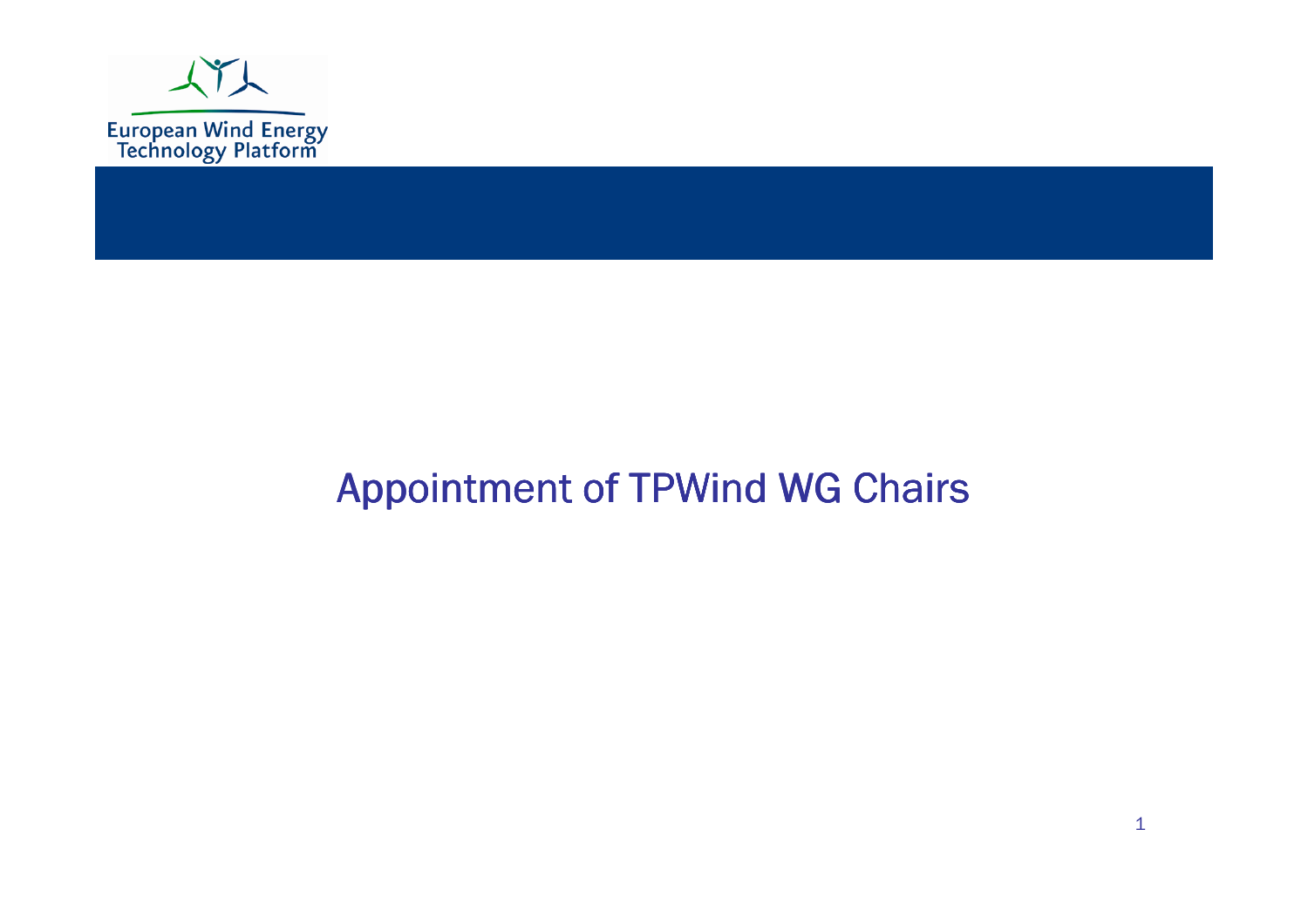

#### TPWind WG Chairs appointment: introduction

- □ WG Chairs represent the primary link between the Steering Committee (TPWind decision making body) and the members of the Platform
- **Q** For this reason, WG Chairs need to be SC members
- □ WG Chairs, together with Secretaries and Vice-Chairs (elected in each<br>Werking Group), are in charge of driving the activities of Werking Group Working Group), are in charge of driving the activities of Working Groups (i.e. organizing, chairing and following-up on WG meetings)
- □ WG Chairs serve on a voluntary basis and their position is not subject to remuneration remuneration
- $\Box$  WG Chairs can, however, have their travel expenses reimbursed when they move for  $TD$  lind mostings (the same applies to  $ExCo$  mombors) move for TPWind meetings (the same applies to ExCo members)
- $\Box$  Thanks to the TOP Wind project, WG Chairs will receive more support than in the past: Secretaries will play a more active role in the management of Working Groups and will be in touch with WG Chairs on a regular basis
- $\Box$  For these reasons, WG Chairs are expected to dedicate roughly  $10 15$ <br>working days per vear to TPWind activities working days per year to TPWind activities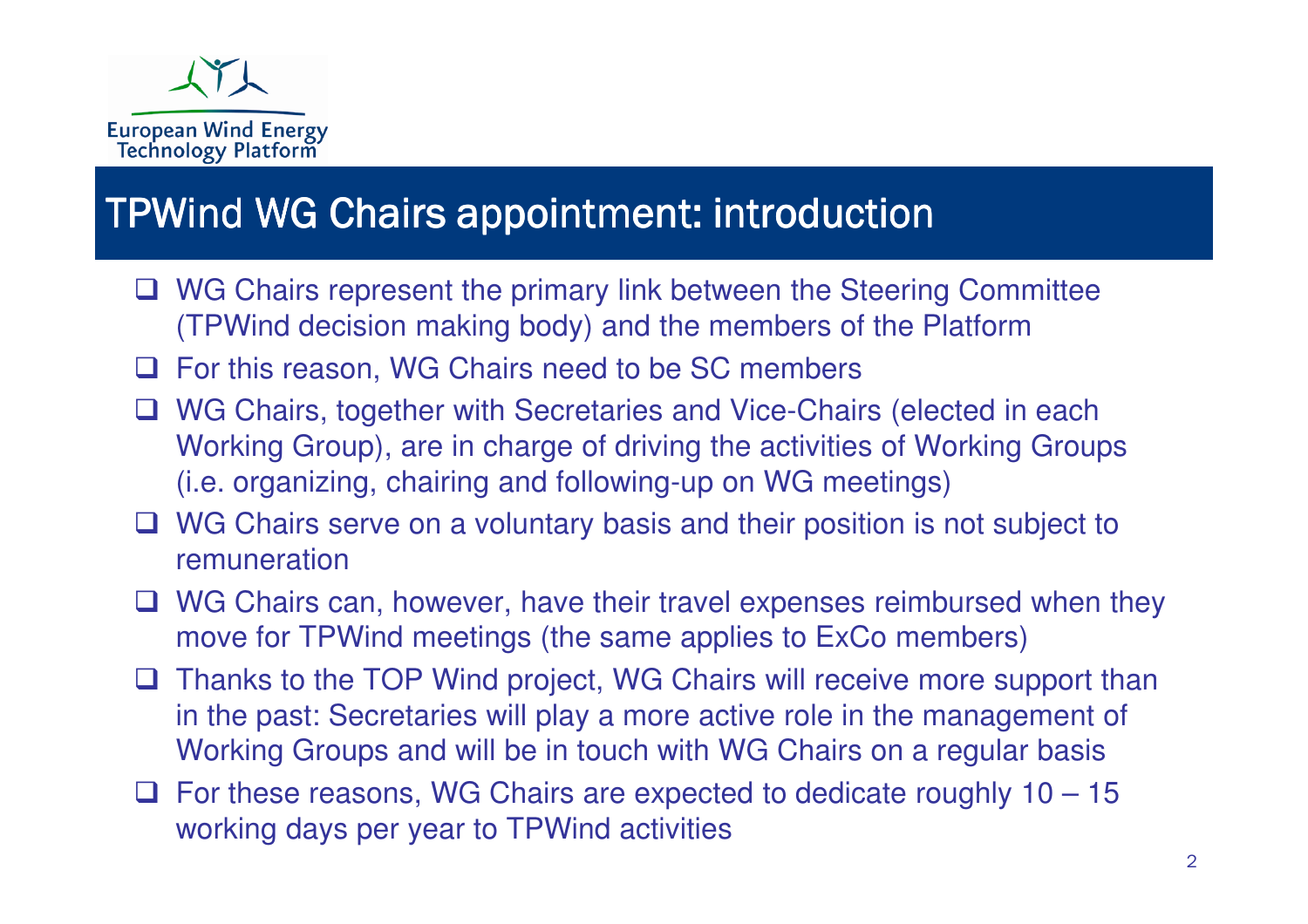

#### TPWind WG Chairs appointment : rules

- **The current mandate of WG Chairs expired**
- $\Box$  WG Chairs therefore need to be reappointed
- □ According to the TPWind Terms of Reference, the rules for<br>appointing WG Chairs are the following: appointing WG Chairs are the following:
	- WG Chairs are initially proposed by the ExCo
	- The proposal needs to be validated by the Steering Committee
- $\Box$  If a WG is unable to deliver, the relevant Chair can be revoked by the Steering Committee the Steering Committee
- □ WG Chairs and Vice-Chairs serve for an 18-months period and may<br>be reappointed be reappointed
- □ Following this meeting, WG Chairs will serve until May 2012. After that, a new appointment will be required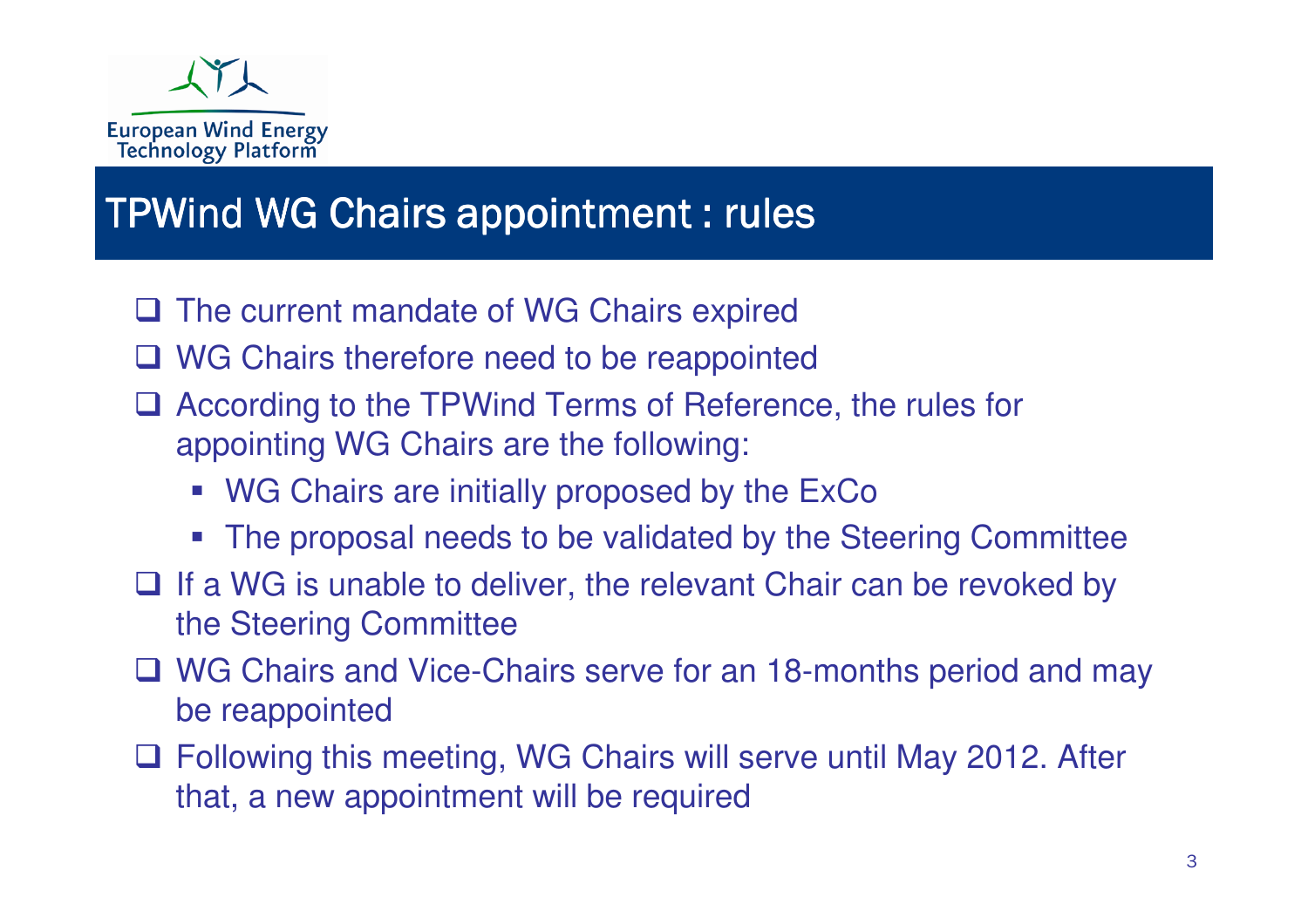

### TPWind WG Chairs appointment : ExCo proposal

 $\Box$ The ExCo proposal for WG Chairs is the following :

- WG 1 Wind conditions: Erik Lundtang Petersen (Risoe/DTU)
- WG 2 Wind turbines: Jos Beurskens (ECN)
- WG 3 Grid Integration: Hannele Holttinen (VTT)
- WG 4 Offshore: John Olav Tande (SINTEF)
- WG 5 Environment & Deployment: Carlos Gasco (IEA)
- $\Box$  Ms. Holttinen and Mr. Gasco might step down in 2011: Ms. Holttinen has recently been appointed Chair of the IEA Wind ExCo, while Mr. Gasco moved from Iberdrola to the IEA. If necessary, they will be replaced at the next SC meeting, scheduled in April 2011
- $\Box$  Proposed WG Chairs will now have the possibility of introducing themselves, as well as potential extra candidates from the SC well as potential extra candidates from the SC
- $\Box$  SC decisions are taken by consensus whenever possible, so WG Chairs should ideally be appointed after an energies discussion ideally be appointed after an open discussion
- $\Box$  If necessary however, a secret vote will be held: a two-third majority of present participants will be required to appoint WG Chairs